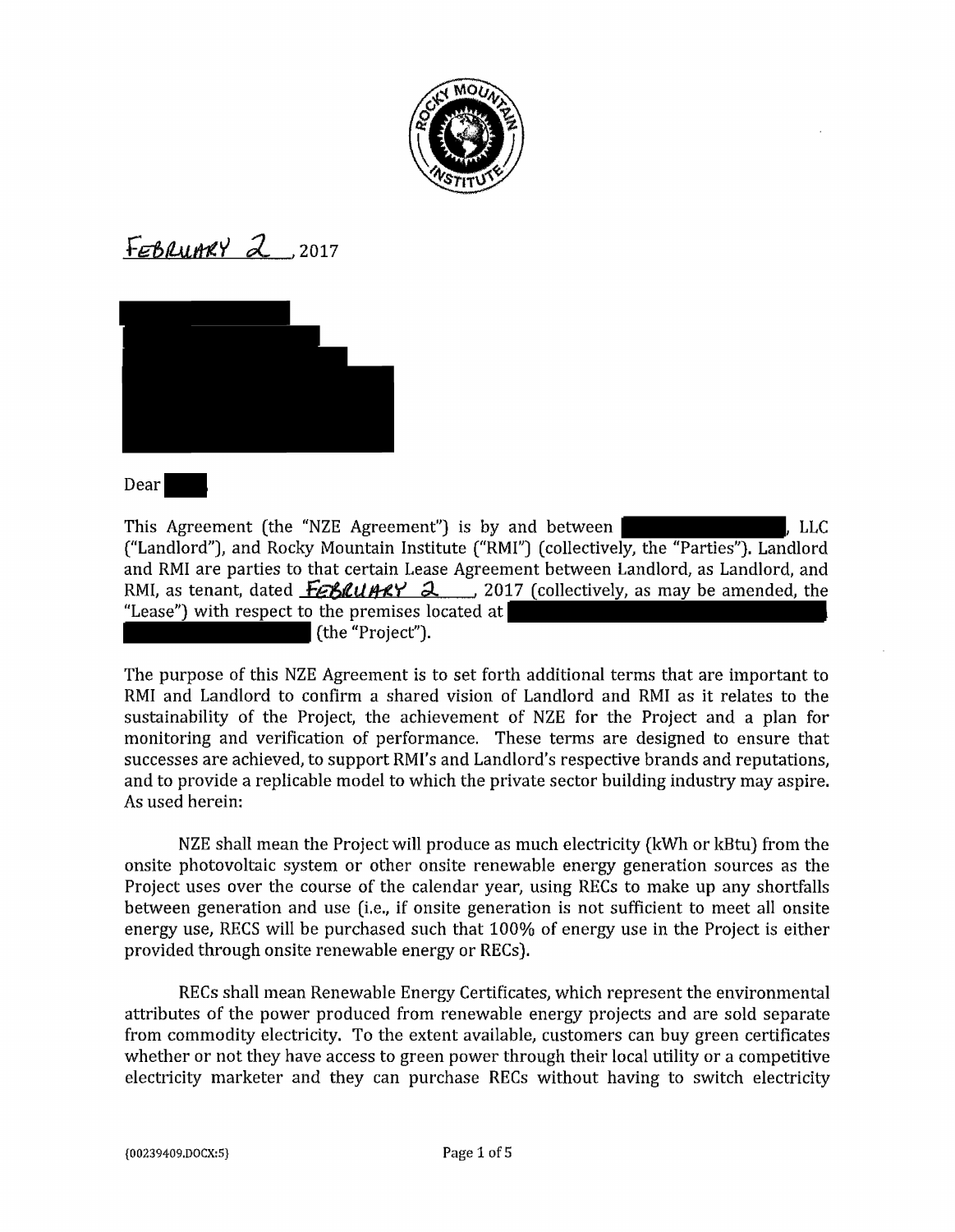suppliers. All RECs purchased will be Green-e Energy certified, or equivalent if such program is not available.

This NZE Agreement shall be effective only during the initial 5-year Lease term (as extended by Tenant's exercise of its expansion option under the Lease, but excluding any extension term under Tenant's extension option under the Lease). Landlord acknowledges that RMI would not enter into the Lease with Landlord unless it received the agreement of Landlord in this NZE Agreement.

Within thirty (30) days after request by either party at any time during the term of this NZE Agreement, RMI and Landlord shall meet to re-evaluate and jointly determine the most effective and economic alternate to RECs as the means of achieving NZE for the Project. This could include purchasing green power directly from the utility, buying into community solar farms or potentially 'white tags' (energy efficiency certificates). If any options are available at that time that are more cost effective and still meet the requirement of a carbon free and environmentally sustainable form of energy (e.g., solar or wind, not nuclear energy) or energy offset that can be purchased to offset conventional dirty power, then Landlord may implement such other option or options instead of or in conjunction with the purchase of RECs in order to achieve NZE, and such other option(s) shall thereafter be included in the definition of "RECs" as used in this NZE Agreement.

# **1. Net Zero Energy Verification**

Landlord will verify NZE to RMI in each calendar year throughout the Lease term by providing annual energy use data and energy generation data from the photovoltaic panels ("PV"), verification of RECs purchases (as described in paragraph 3 below) and the commissioning report, by March 30th of each year. Such annual energy use data shall include (i) a Microsoft Excel spreadsheet (or similar format) including the kWh/month consumed for each month of the year, broken out between the North Building, South Building and the Project, (ii) the kWh generated per month for each month of the year from the PV, (iii) the kWh used directly by the Building generated by the PV and the amount sold back to the applicable utility, (iv) submeter data for the Project, (v) Plug Loads for the other tenants, (vi) a receipt for the RECs, and such other information as RMI shall reasonably request regarding NZE verification. A meeting will be conducted by Landlord ( as requested by RMI, and to occur no later than 30 days from the request date) to verify data and confirm NZE is achieved. Upon at least five (5) business days' advance written notice to Landlord, RMI shall have the right to audit the books and records of the Project during Landlord's regular business hours, once each calendar year during the Lease term, to the extent reasonably related to NZE verification, and Landlord shall grant RMI the right to obtain access to energy use data from utility providers for the Project, to the extent permitted by such utility providers.

If Landlord does not substantially comply with the terms of this Section 1 (including, without limitation, providing the energy use data) by March 30 of each year, then RMI shall provide written notice to Landlord setting forth in reasonable detail the information and other actions required to comply with the provisions of this Section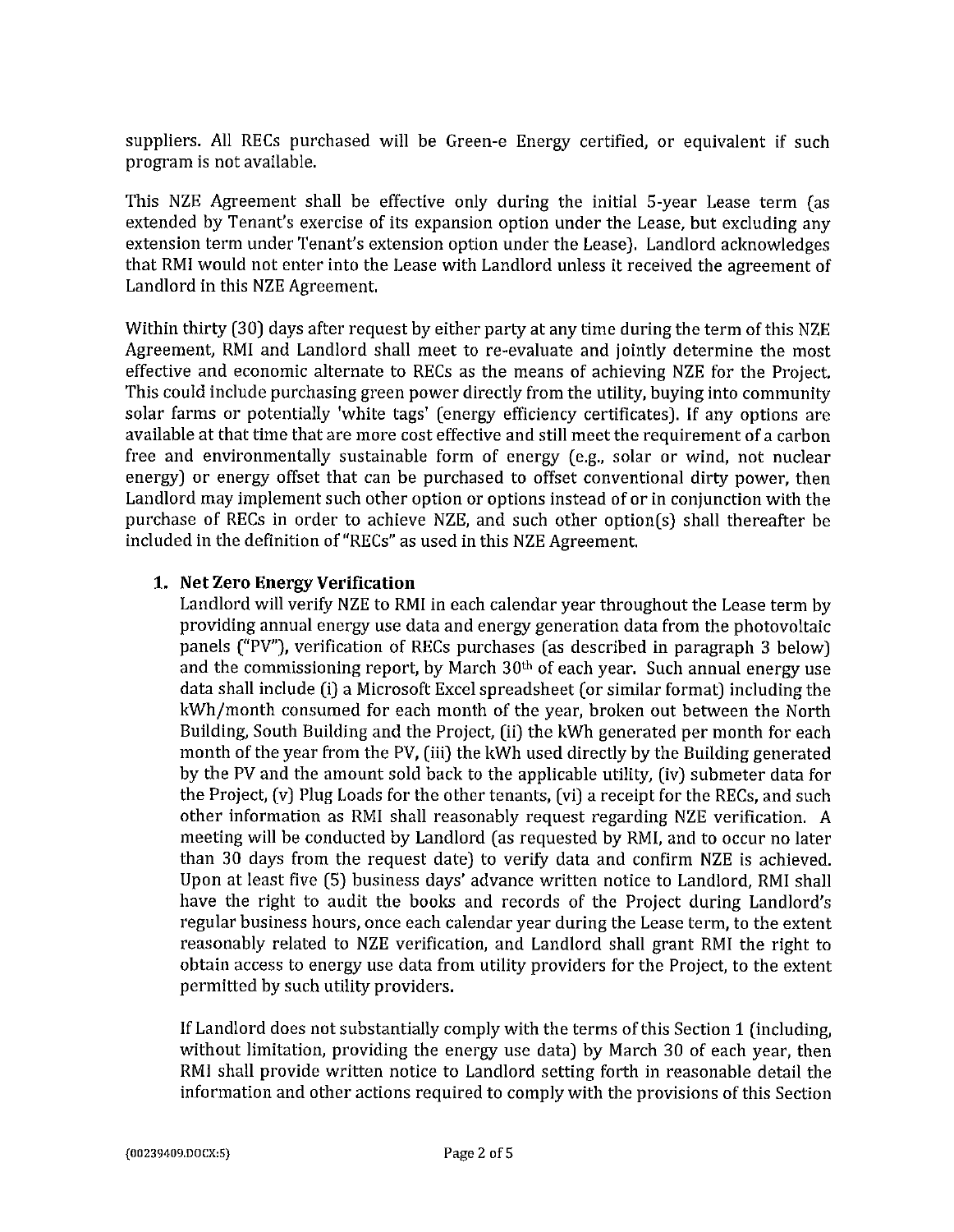1. Landlord shall have thirty (30) days after receipt of such notice to provide such information and cure any default in compliance with these requirements. In the event Landlord does not comply with these requirements after the expiration of such thirty (30) day period, then RMI shall be entitled to damages equal to dollars from each day thereafter until

compliance is achieved, up to a maximum of

### **2. Net Zero Energy Certification**

For the Project's first full year of operation, spanning from January through December 2018, Landlord will apply for and make all commercially reasonable efforts to achieve certification from the International Living Futures Institute Net Zero Energy Building Certification (https:/ /living-future.org/netzero/certification/) for the Project. Landlord shall pay all registration and certification fees and manage the certification process. RMI will cooperate with Landlord and assist Landlord (up to 10 hours) in the submittal and data gathering process.

Landlord shall also apply for and make all commercially reasonable efforts to achieve the ENERGY STAR label for January through December 2018 for the Project. Landlord shall cause the application to be verified and stamped by a licensed Professional Engineer ("PE") or Registered Architect ("RA") - who will confirm: reported property use characteristics (including square footage of the Project), energy data, and whether each of the indoor environment criteria has been met (and Landlord will pay for such costs). This certification shall be done in conjunction with the energy audits already required as part of the Lease. It is also encouraged, but not required, for Landlord to maintain the ENERGY STAR label in subsequent years.

If Landlord does not comply with the terms of this Section 2 by March 30, 2019, then RMI shall give written notice thereof to Landlord setting forth in reasonable detail the information and other actions required to comply with the provisions of this Section 2. Landlord shall have thirty (30) days after receipt of such notice to use commercially reasonable efforts to apply for Net Zero Energy Certification and ENERGY STAR Label, and take such other action as may be reasonably required to cure any default in compliance with these requirements. In the event Landlord does not comply with these requirements after the expiration of such thirty (30) day period, then RMI shall be entitled to damages equal to

dollars from each day thereafter until compliance is achieved, up to a maximum of

## 3. **Renewable Energy Credits**

Landlord will purchase RECs to offset any Project common area and tenant energy use that exceeds the PV generation budget on an annual basis. Landlord will also purchase RECs to offset any restaurant energy use at the Project, electric vehicle ("EV") charging loads and any other site energy use so the entire Project can verifiably achieve NZE. Except as such cost is passed through as additional rent to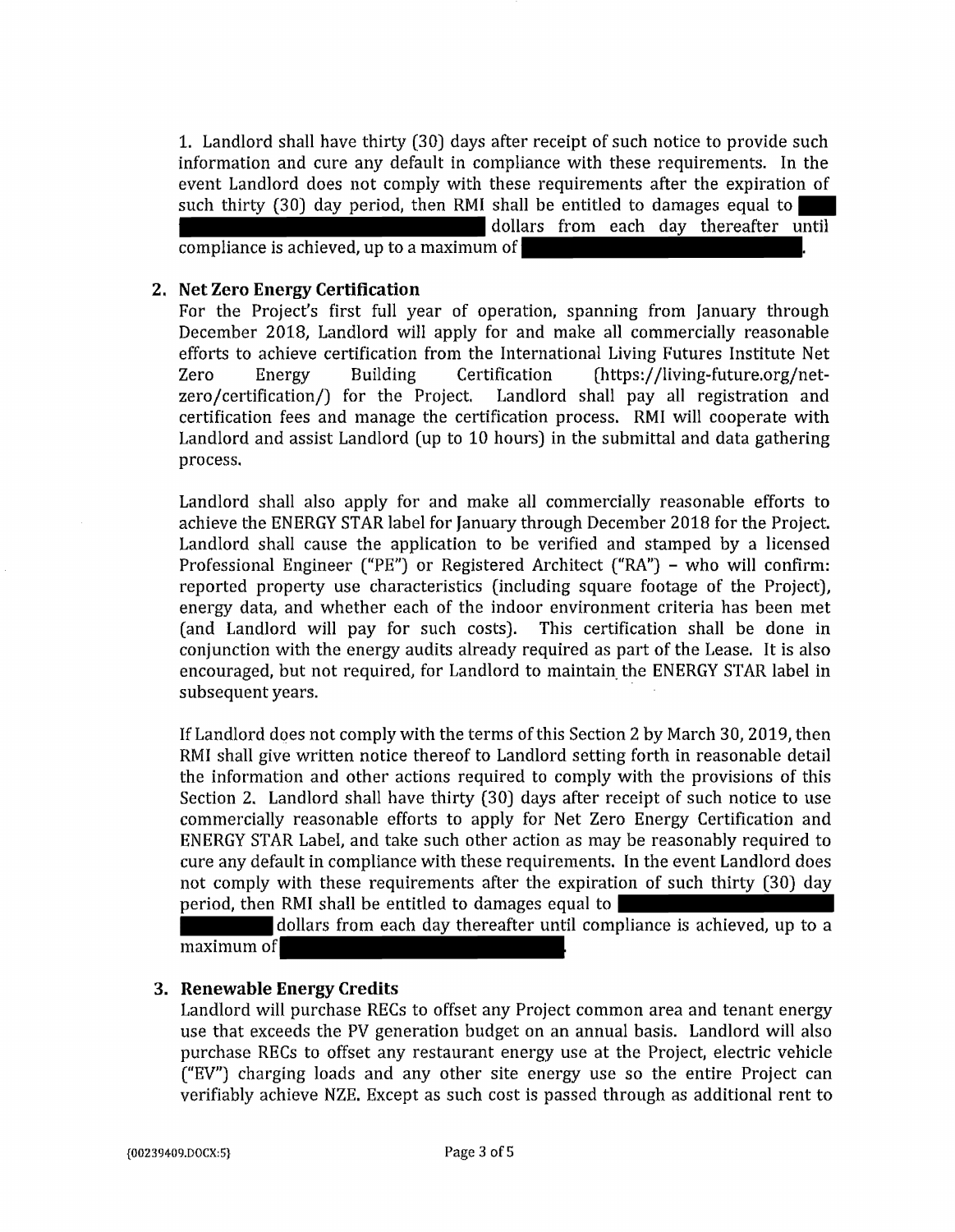RMI and the other tenants to the extent permitted pursuant to the terms of the Lease and such other leases negotiated with each tenant, the purchase of RECs shall be at Landlord's sole cost and expense and shall not be an operating expense under the Lease or any other lease.

## **4. Performance**

If the Project does not achieve NZE in any calendar year for any reason other than RMI's default (e.g., Landlord has failed to purchase RECs to make up for any shortfalls between Project energy generation and use), then RMI shall give written notice thereof to Landlord specifying in reasonable detail and with reasonable backup documentation the nature of such failure. Landlord shall have thirty (30) days after receipt of such notice to purchase the amount of RECs required to achieve NZE. Failure of Landlord to do so within thirty (30) days after notice and demand from RMI shall constitute a default by Landlord under this NZE Agreement. In addition, RMI may (but shall not be obligated to), at any time after such notice and failure to cure within such thirty (30) day period, purchase (using commercially reasonable efforts to obtain the lowest price available at the time of purchase) RECs or other equivalent credits sufficient to cause the Project to achieve NZE for the applicable calendar year. If RMI elects to do so, RMI shall provide Landlord with receipts setting forth in reasonable detail the RECs so purchased, and confirmation that RMI used commercially reasonable efforts to obtain the lowest price available at the time of purchase, and an amount equal to 115% of the purchase price paid by RMI shall be paid by Landlord to RMI within ten (10) days after demand therefor.

## **5. Liquidated Damages**

The Parties acknowledge, recognize and agree that the damages set forth in Paragraphs 1, 2 and 4 above are in the nature of liquidated damages, and are not a penalty, and are fair and reasonable, and that such payment represents a reasonable estimate of fair compensation for the losses that may be reasonably anticipated. The Parties acknowledge, recognize and agree that it is difficult or impossible to determine with precision the amount of damages that would otherwise be incurred by RMI due to Landlord's breach of the obligations set forth in Paragraphs 1, 2 and 4 above.

#### **6. Disclosure**

The Parties acknowledge that the plan to achieve NZE for the Project is an important inducement to RMI to enter into the Lease. The Parties intend that the provisions of the Lease relating thereto including the plans and specifications, monitoring and reporting procedures and other terms may serve as an industry example and represent a new standard for sustainability. The Parties further acknowledge that it is important to RMI and Landlord and their respective affiliates to publicize the transaction to their respective donors, supporters, investors, tenants, lenders, government officials and the general public. Accordingly, RMI and Landlord shall each have the right to disclose and provide copies of the Lease, this NZE Agreement and relevant reports and information provided to RMI pursuant thereto to such parties and to the general public and (except as hereinafter provided) such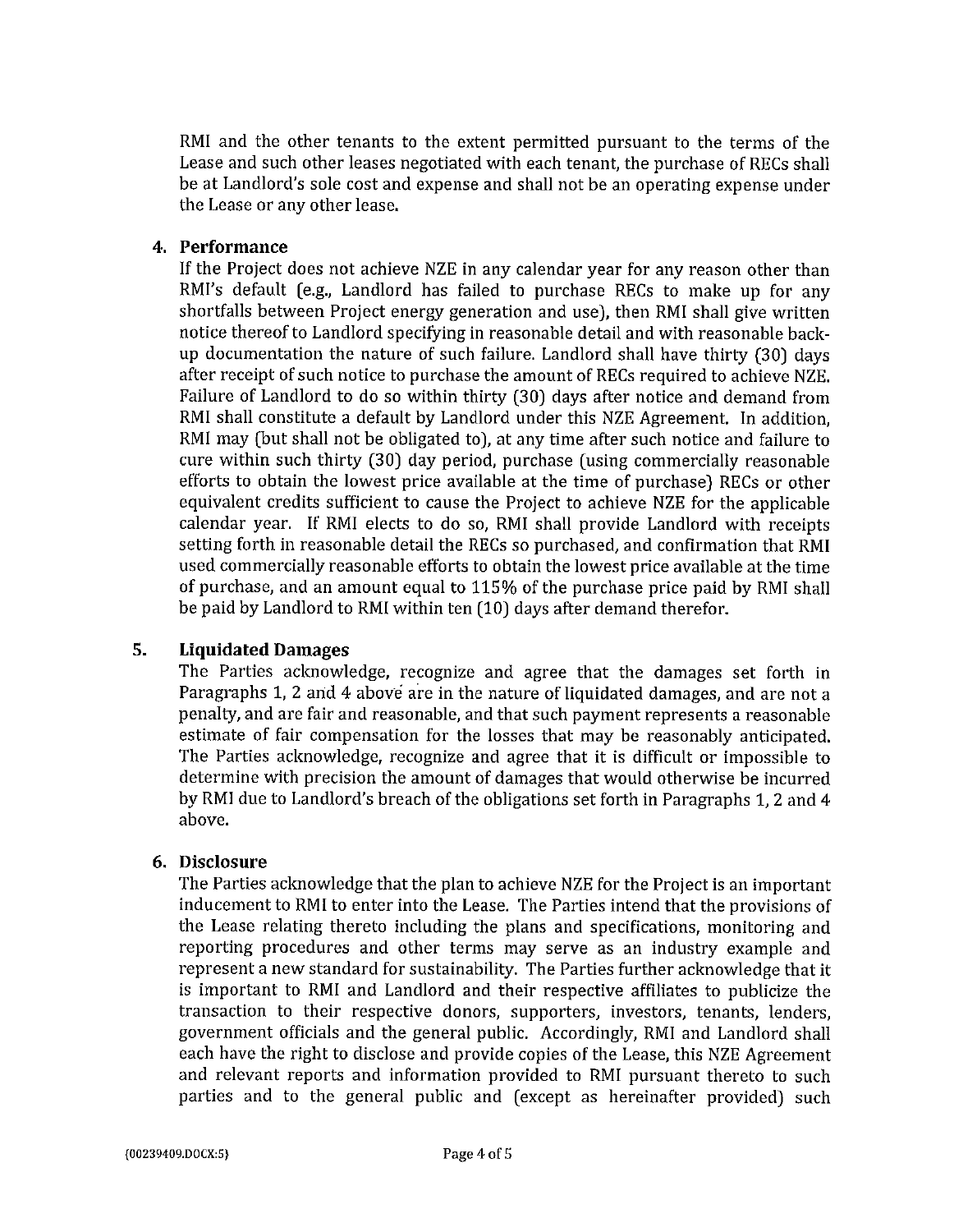information shall not be deemed to be confidential or proprietary with Landlord. In ccmnection therewith, the Parties shall agree on a redacted version of the Lease to delete information relating to Base Rent and other financial information and this NZE Agreement and such redacted versions may be delivered by the Parties to such third parties; and provided further that the Parties may disclose the entire Lease, this NZE Agreement and such reports and information in response to any request for an estoppel certificate or as otherwise required by law.

#### 7, Effect of Agreement

In the event of any Inconsistency between the provisions hereof and the provisions of the Lease, the provisions of this NZE Agreement shall control. To the extent relevant or necessary for the interpretation or enforcement of the provisions of this NZE Agreement, the provisions of the Lease are hereby incorporated by reference,

In Witness whereof, the Parties have executed and delivered this Agreement as of the day and year first above written.

Agreed:

**RMI:** 



**LANDLORD:** 



{00239409,DOCX:S} Paga5of5